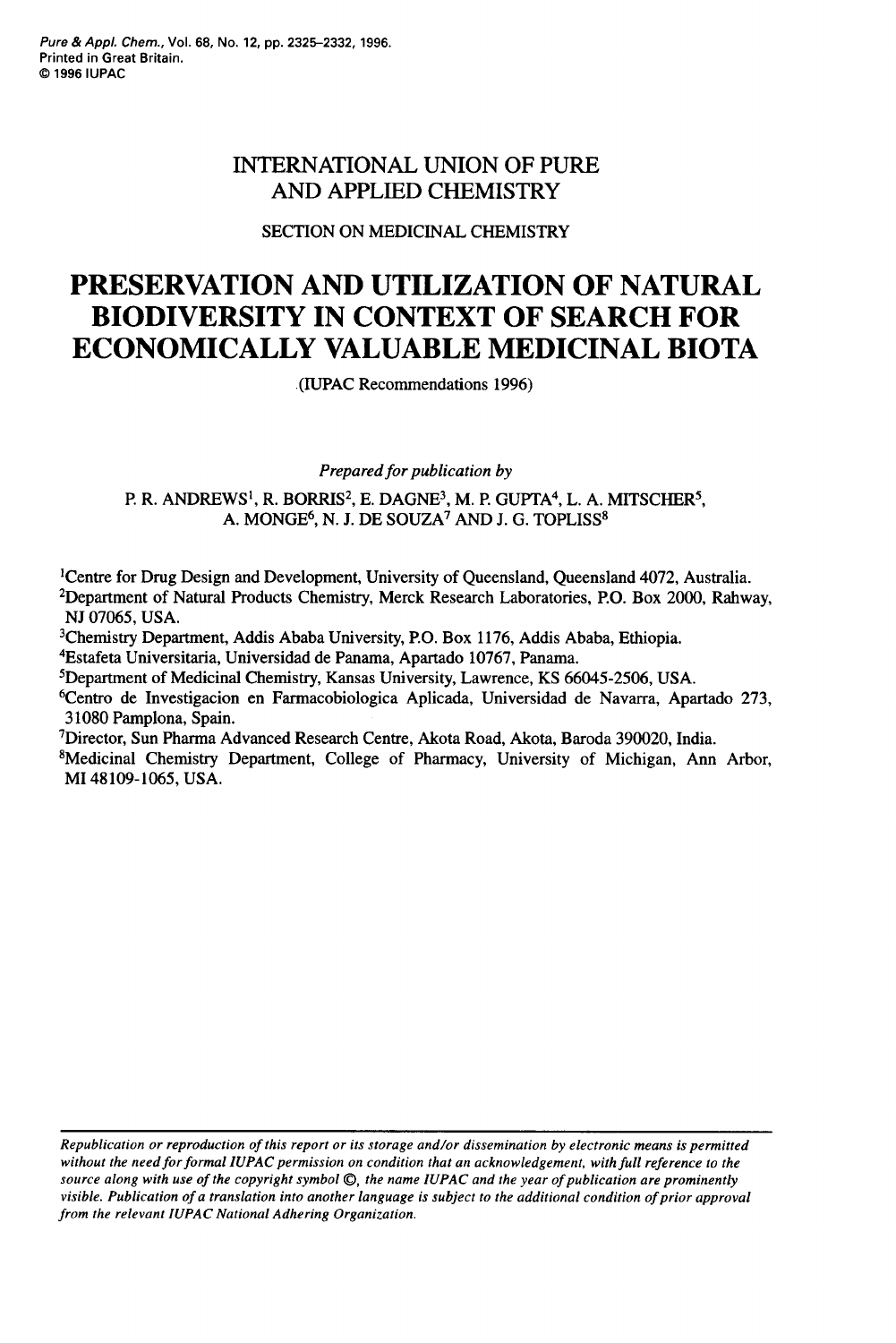# **Preservation and utilization of natural biodiversity in context of search for economically valuable medicinal biota (Technical Report)**

*Abstract* - Natural products remain excellent sources of leads in the search for novel medicaments for the treatment of diseases. The largest present underexplored source of such materials lies in tropical and subtropical regions. In these areas a long tradition of ethnobotanical medicine often exists with which to guide laboratory experimentation, but the finds, equipment and necessary expertise is often lacking. The divergence betwen availability and the means with which to develop provides the basis for significant disagreements over the value to be placed on each party's contribution and represents a factor which inhibits the development of these materials for mankind's benefit. Various scientific societies, governmental agencies, industries, groups and individuals have advanced their views, but confounding features have prevented the emergence of an amicable consensus. The rapid rate with which biota are disappearing has increased the urgency of the need to find solutions to the problems which remain. IUPAC has considered a number of declarations on the subject, particularely the Manila Declaration of 1992 and the Melaka Accord of 1994, which are reproduced in an appendix, and has made several recommendations it believes should be considered by participants when promulgating declarations and enacting legislation on the topic. This position paper sets forth IUPAC's views .on the subject for the guidance of its members and affiliated organizations and is not itself a declaration nor does it adopt by reference any particular declaration.

#### **BACKGROUND**

In the search for new medications natural products have proven productive sources of leads for centuries and interest in them remains high despite the emergence of several competing modalities for lead substance generation.

The tropical and subtropical regions of the world are presently the most productive regions for exploration and contain the greatest remaining known source of under explored biodiversity. In many of these areas ethnobotanical medicine flourishes and a great wealth of knowledge has built up over the years. In developed nations the contemporary emphasis is primarily on individual pure ingredients. In developing nations an extensive resort to ethnobotanical remedies exists alongside of western medical systems. However, with few exceptions, the most sophisticated technologies for exploring and developing these leads and the largest markets for the sale of the fruits of this work lie outside their boundaries. This divergence between availability and the ability to develop provides a fertile area for differences over the comparative economic value of each other's contribution and has raised practical barriers to scientific progress.

An intense debate is now raging in which passionately held and very diverse opinions are forcefully advanced in an attempt to influence legislation and behavior in the area of intellectual and other property **rights** in the context of the search for economically valuable biota. Various scientific societies, governments, industries and individuals have advanced their views in an attempt to reach consensus. Unfortunately, overlapping jurisdictions sometimes issue conflicting pronouncements and the possessors of biota and ethnobotanical lore all too often have exaggerated impressions of its economic value whereas those who wish access to these biota and lore have not always valued them appropriately.

Biopreservation is also a critical concern. Biota are being lost at an alarming rate due to pressures of land usage and the practical difficulties of making biopreservation economically attractive. Another contributory factor is the destructive harvesting of biota.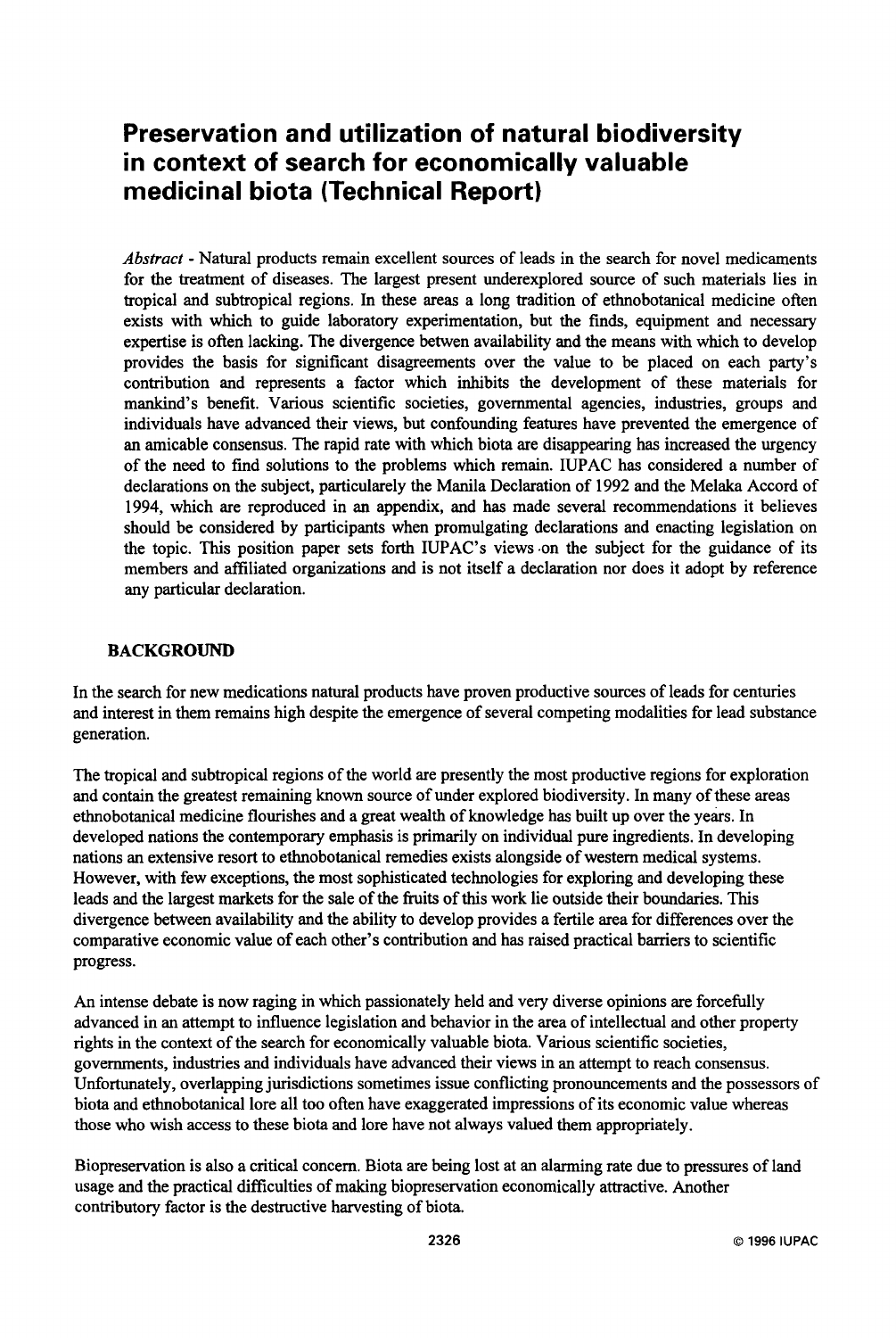The Convention on Biological Diversity, the Manila Declaration and the Melaka Accord (see Appendix) all address the general subject area of this document.

Following a request from the Australian Academy of Science to endorse the Manila Declaration and the Melaka Accord, IUPAC **as** a nongovernmental disinterested party among whose accepted missions is facilitation of international cooperation in chemical science, has decided instead to present its own perspective. For the convenience of the reader, the Manila Declaration and the Melaka Accord are attached to this document **as** an appendix.

#### **ISSUES**

Those who live close to nature are often keen observers of its wonders and many currently used medicines, such **as** morphine and quinine, have resulted from preservation and subsequent investigation of this knowledge. Such knowledge still exists, especially in undisturbed environments. It is obviously potentially valuable but it is a thorny question of what value to place on it. Historically, such knowledge has often been undervalued or uncompensated without any intended ill will. It is recognized that difficulties can develop based on differing social and cultural norms among local populations **as** compared with firms in developed countries and that more than one local practitioner may be in possession of analogous knowledge of drugs and other useful products passed down for generations.

Where plant or other natural materials are collected for general pharmacological screening, intellectual property rights are clearly less involved. The materials are most sensibly regarded **as** the property of those having title or jurisdiction to the land upon which they occur subject to the applicable laws of regional, state and national jurisdiction. It is recognized that friction all too often exists between local populations and those claiming authority over them. These problems complicate the issues at hand.

It is a non-trivial question to ask who should benefit from a country's indigenous biota. Ideally those who possess the biota and those who wish to bring its benefits to a wider population should work out equitable and realistic contracts to share in the proceeds according to the intrinsic value they have contributed. It is simplistic to suggest that oil and mineral fields provide an adequate precedent for these resources are not living and cannot multiply. Removal of a few seeds or cuttings of particularly valuable materials can result in enormous value to those effecting the removal and reestablishment at a distant site. This problem is becoming more severe **as** a consequence of the rapid development of means of transferring genes. Most peoples have until recently regarded genes to be mankind's common heritage. Attempts to patent genetic materials up to and including the human genome and naturally disease resistant plant varieties have changed this view by asserting individual proprietary value to these materials. The providers of genetic material now wish to see their genetic contribution rewarded. The import of this has not been lost to the possessors of a wide variety of genetic materials. It is not possible to construct a parallel scenario in the fields of oil or minerals. In this view bioprospecting is not a comparable term. Constructive approaches to these problems need to be formulated.

Discoveries such **as** taxol which go unchanged to market are the exception rather than the rule but the problems dealt with above are easier to put in perspective than in the greater majority of cases where the initial discovery is not marketable per **se** but requires extensive chemical manipulation before a marketable version emerges. Those expecting large and immediate financial returns fiom ethnobotanical discoveries should ponder the reality that it took 30 years from collection to marketing in the taxol case! Cephalosporin C to cefotaxime is a more complex example of this. The initial collection of the mold eventually led to profoundly valuable results, but **only** after an enormous expenditure of time, ingenuity, and money. Here the initial finding was much less valuable in contributory terms when weighed against the necessary contributions which came later.

Effective means for biopreservation need to be formulated and implemented. Difficulties arise from land usage pressures and destructive harvesting. Contributory factors include redundancy of overseeing authorities in some regions, inadequate enforcement capabilities and outdated legislation.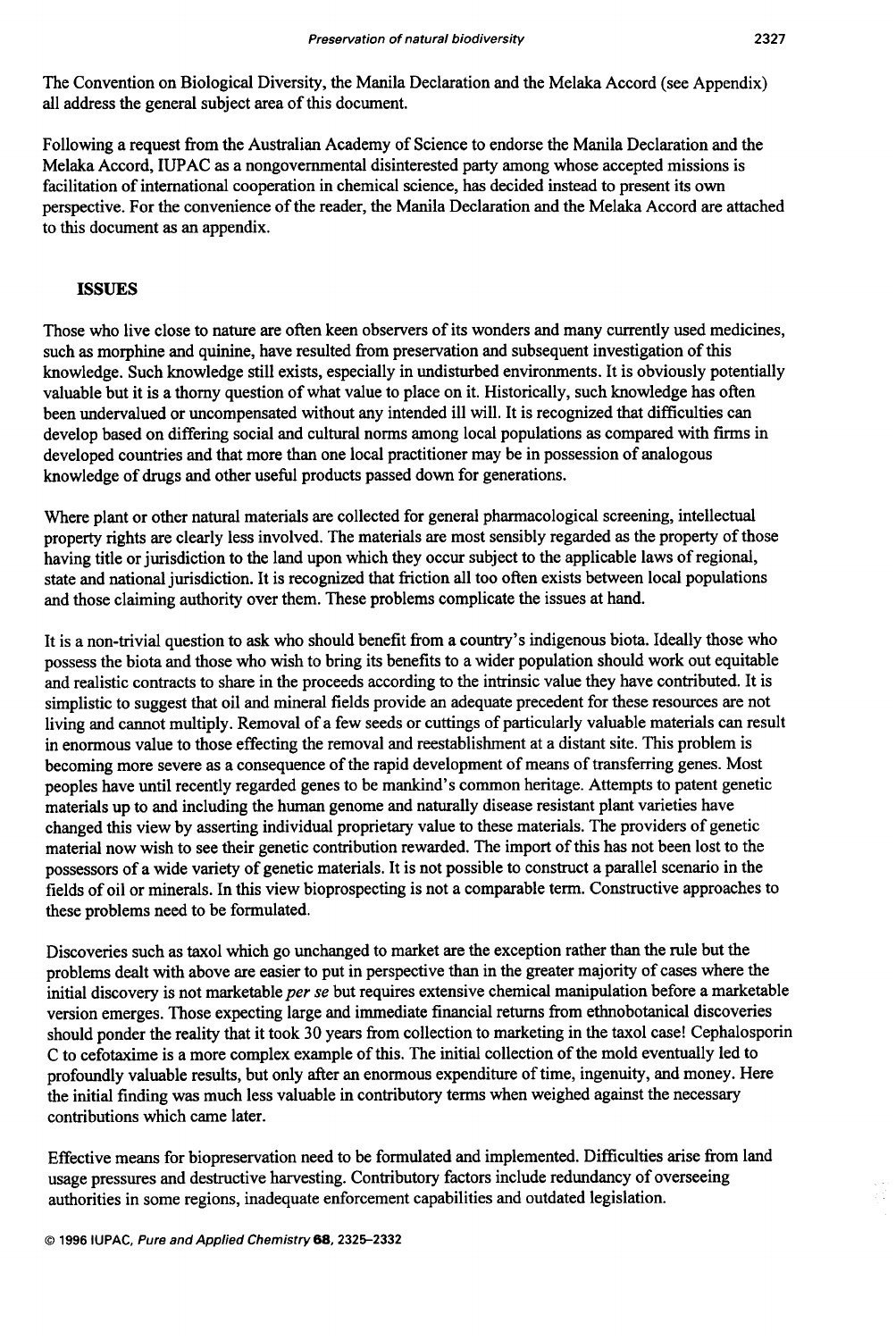#### **RECOMMENDATIONS**

- 1. Suitable compensation for access to biota should be provided **as** a matter of equity and **as** a means of promoting improvements in public health and preservation of habitat and species.
- **2.**  Contracts for exploration of biomass for the discovery of medicinal agents should make a provision for knowledge provided concerning medicinal properties and uses of the material.
- **3.**  National and state jurisdictions should return a reasonable amount of the proceeds from the sale of biological materials to the local or regional area of origin. On the other hand, if arrangements are made locally the right of jurisdictions to reasonable taxation is recognized. Nations, in consultation with their local scientific authorities should think through issues relating to who has the real authority to enter into a binding and enforceable agreement. Rather than see a patchwork of conflicting regulations, it would be far preferable if regional associations of governments and international organizations would set sensible policies for member nations to follow to the extent possible.
- **4.**  Payments for removal of biota should be negotiated in advance of collection with appropriate authority and may or may not involve residual royalty rights. The latter issue should also be settled in advance by negotiation. If the species is/are rare or threatened it is expected that adequate provision will be made for the preservation of the species even to the extent of forbidding collection in extreme cases. Government licences and/or supervision by competent scientific authorities will be associated with this work.
- *5.*  Indigenous botanic assistance and collaboration through the university system, national museum, departments of natural resources, etc., should be sought with reasonable joint scientific publication rights clarified in advance **as** appropriate.
- *6.*  Support for herbaria and the like should be encouraged **as** well **as** for surveys and development of inventories of existing biodiversity.
- 7. Realistic sharing of subsequently developed knowledge with the originators of the samples, consistent with the needs to protect potential patent and commercial rights, should be practiced.
- **8.**  Scientific training should be supported **as** part of agreements whenever practicable.
- **9.**  If cultivation is a practical option serious consideration should be given to doing **as** much of this **as**  possible at or near the point of origin.
- 10. The value of extracts prepared close to the point of origin should be compensated following negotiation in advance.
- 1 1. In determining payments for products which are marketed, relative contributions to the final outcome must be realistically considered and should be reflected in the level of royalty payments.
- 12. The concept of capacity enhancement **as** a consequence of cooperative programs of biota screening for economically valuable constituents is recommended. Aside from its intrinsic merits this can ultimately mature into the local capacity to address some of the unmet medical needs of developing nations. This applies particularly to devastating diseases that are not present or have no relevant counterparts in developed nations. In these cases, research towards cures is comparatively under financed and the fruits of such studies are difficult to develop in practical terms.

**IUPAC puts forward these recommendations only as principles** to **guide actions and negotiations between the involved parties. Detailed contractual provisions are the province of the involved parties and must be determined accordingly as a reflection of the particular circumstances pertaining to individual cases.**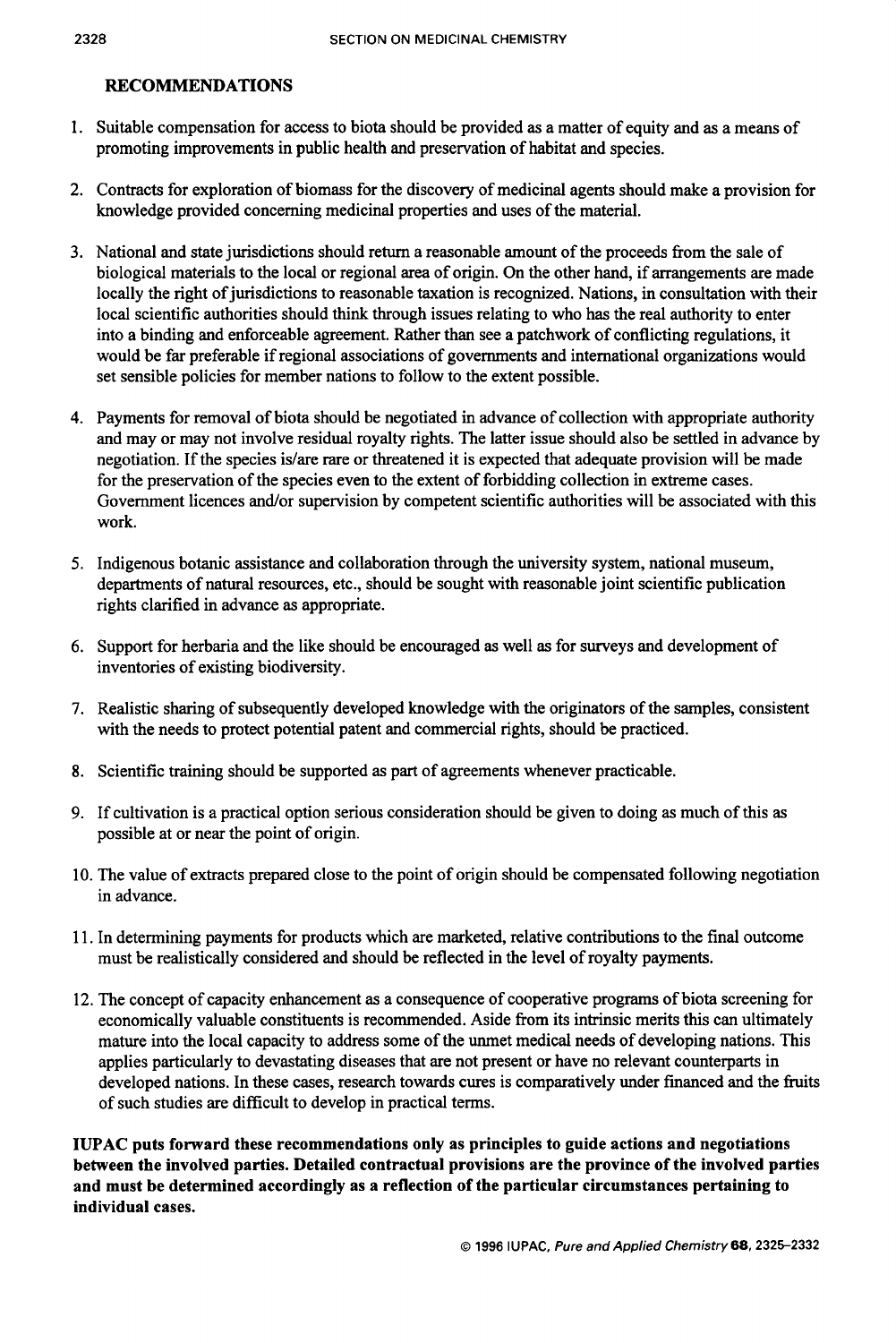#### **APPENDIX**

The text of the Manila Declaration and the Melaka Accord follow:

#### **THE MANILA DECLARATION concerning Ethical Utilization of Biological Resources**

Developed at the Seventh Asian Symposium on Medicinal Plants, Spices and other Natural Products (ASOMPS VII) which was held in Manila, Philippines, from 2-7 February 1992 and was attended by 283 scientists from 37 countries.

Given that:-

- 1. the maintenance of biological and cultural diversity is of global concern
- 2. developing countries are major centers of biological and cultural diversity
- 3. there is increased interest in biological material with medicinal and/or other economic value
- 4. indigenous peoples frequently possess knowledge that provides a key to natural products of economic value

Recognizing that:-

- *5.* all national governments have sovereignty over their biological resources
- 6. current practices of exploitation of biological resources and indigenous knowledge are frequently inequitable, favoring technologically advanced organizations and/or developed countries, to the disadvantage of both conservation and development in the country or region of origin
- 7. there is need for further investment in training and technology in developing countries and for equitable partnerships with developed countries in order to obtain new products from biological material
- 8. there has been insufficient acknowledgments of essential role that indigenous knowledge (i.e., intellectual property) plays in identifying important natural products.

**Thus,** it is recommended that:-

- 9. national governments, with advice from appropriate professional organizations within the region, develop adequate legislation to exercise control over the collection and export of biological materials
- 10. **as** a high priority, governments, international agencies, multinational corporations and academic institutions, through training, laboratory construction and technology transfer, should support the development of human and material resources evaluation of indigenous materials for conservation and for managed development
- 11. for all collecting, the authorizing agreement(s) should include provision for any subsequent commercial development that may eventually arise
- 12. internationally recognized professional societies develop a code of ethics that facilitates the formation of equitable partnerships in the development of new products from biological material (see Appendix 1)
- 13. mandatory royalty or licence agreements be established to ensure fair and equitable distribution of benefits to the region of origin
- 14. supply agreements should only be made by the appropriate country organization and not with individuals in that country
- 15. in order to avoid over-exploitation of promising species, the country organization should adopt methods to protect the identity and provenance of its biological material
- 16. specific regulations be established to ensure that the collection and export of biological material is adequately monitored and controlled in the interests of the country supplying the material. These should include the requirements that:
	- 16.1 collections are made together with local counterparts appointed by the country organizations involved
	- 16.2 adequately annotated, preserved voucher specimens of biological material are lodged in appropriate national institutions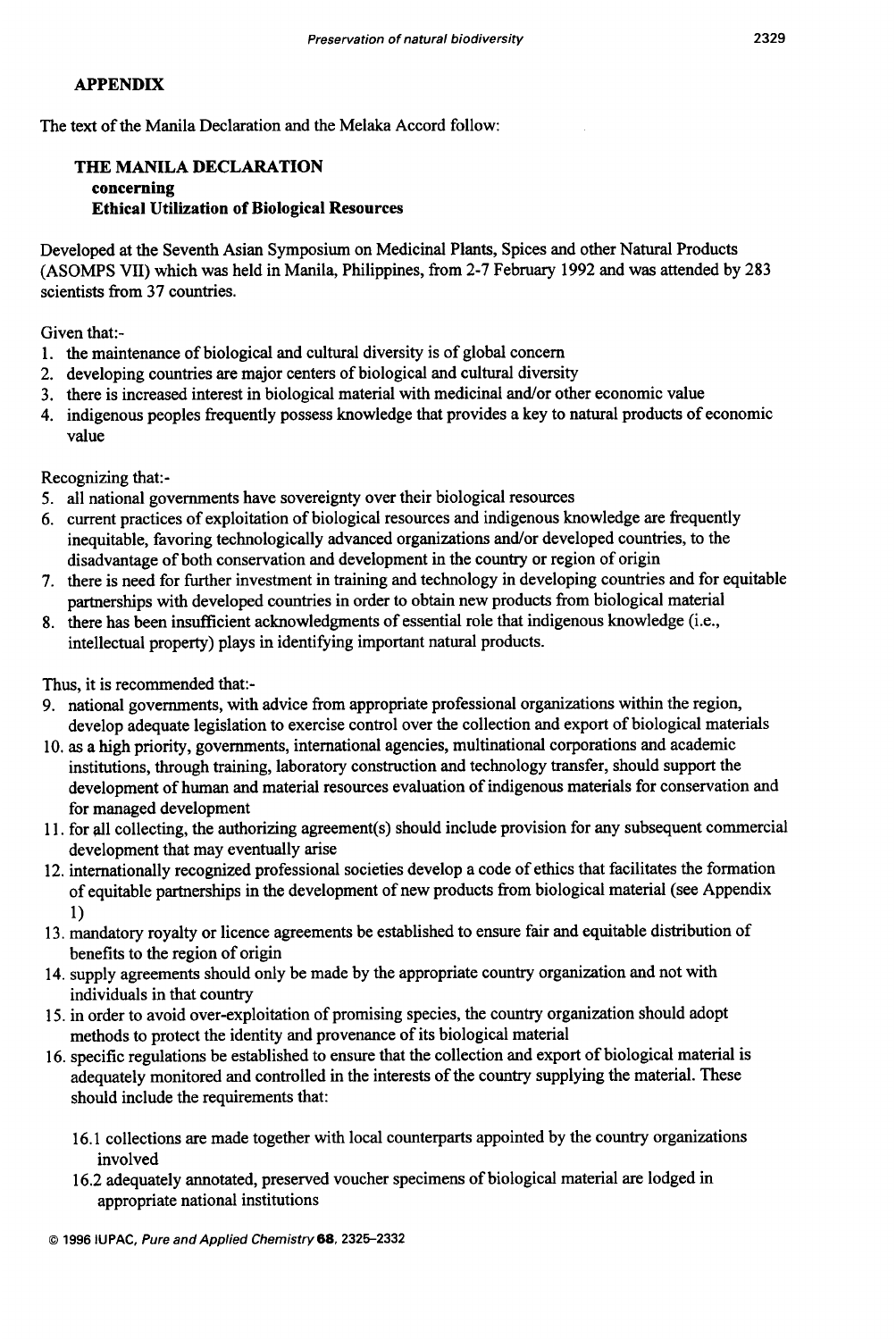- 16.3 sufficient funds are provided by the external organization to cover the support costs which may be incurred
- 16.4 if there is a threat of destructive harvesting provision must be made for sustainable harvesting or development of alternative supplies
- 16.5 the traditional knowledge of local participants contributing to development of new natural products must be recognized **as** significant intellectual property

### **APPENDIX 1. CODE OF ETHICS FOR FOREIGN BIOLOGICAL SAMPLE COLLECTORS**

The reference document was developed at the Botany 2000 Herbarium Curation workshop held in Perth, Western Australia, 15-19 October 1990. It was modified in April 1992 to cover other biological material.

The foreign biological sample collector should:

- 1. arrange to work with local scientist(s) and institute(s)
- 2. respect regulations of the country visited, for example, by entering on a researchlcollecting visitor visa, not a tourist visa, and by observing regulations for export of biological specimens, quarantine, CITES, etc.
- 3. obtain official permission for all collections in National Parks or protected areas
- 4. ascertain whether items used in scientific work and which are difficult to obtain in the country of collection can be contributed
- *5.* when applying for a travel/study grant, include equal travel expenses for local counterpart(s) and an amount to cover the cost of processing museum specimens or other costs of the visit to the host institute
- 6. leave a complete set of adequately labeled duplicates with the institute before departing the country
- 7. ensure that types of species described **as** a result of the research are deposited in the National Museum or Herbarium of the country of origin
- 8. inform the institute in the country of origin where duplicate specimens are to be deposited
- 9. not exploit the natural resources of the host country by removing high value biological products **through** collecting wild specimens, for example plants with potential horticultural, medicinal, cultural or other economic value, without prior permission
- without permission 10. obtain a list of rare and endangered species of the country visited, and do not collect these species
- rather than uprooting whole plants; for marine specimens, wherever possible, collect subsections rather than whole organisms 1 1. collect no more specimens than is strictly necessary; for live plant specimens, collect cuttings or seeds
- 12. leave copies of photographs/slides for the host institute(s)
- 13. inform the host institute/appropriate organization of new localities of rare/endangered species found
- 14. remember to send copies of research reports to collaborator(s) and host institution(s)
- 15. acknowledge collaborator(s) and host institute(s) in research reports and publications
- 16. collect identified reference voucher specimens for all biological products to be exported

# **APPENDIX 2. CONTRACT GUIDELINES**

ASOMPS VII recognizes that there is considerable variation in the levels of technical expertise for the development of new natural products in the region. There is also recognition that every effort should be made to reduce dependency by developing countries on technology held by developed countries. However in the sort-term efficient development of new natural products may involve sharing of biological resources and technology between developed countries and the country of origin.

**In** order to avoid contracts which do not achieve equity in partnerships between developed countries and the country of origin, there are suggested minimum standards which should be used:-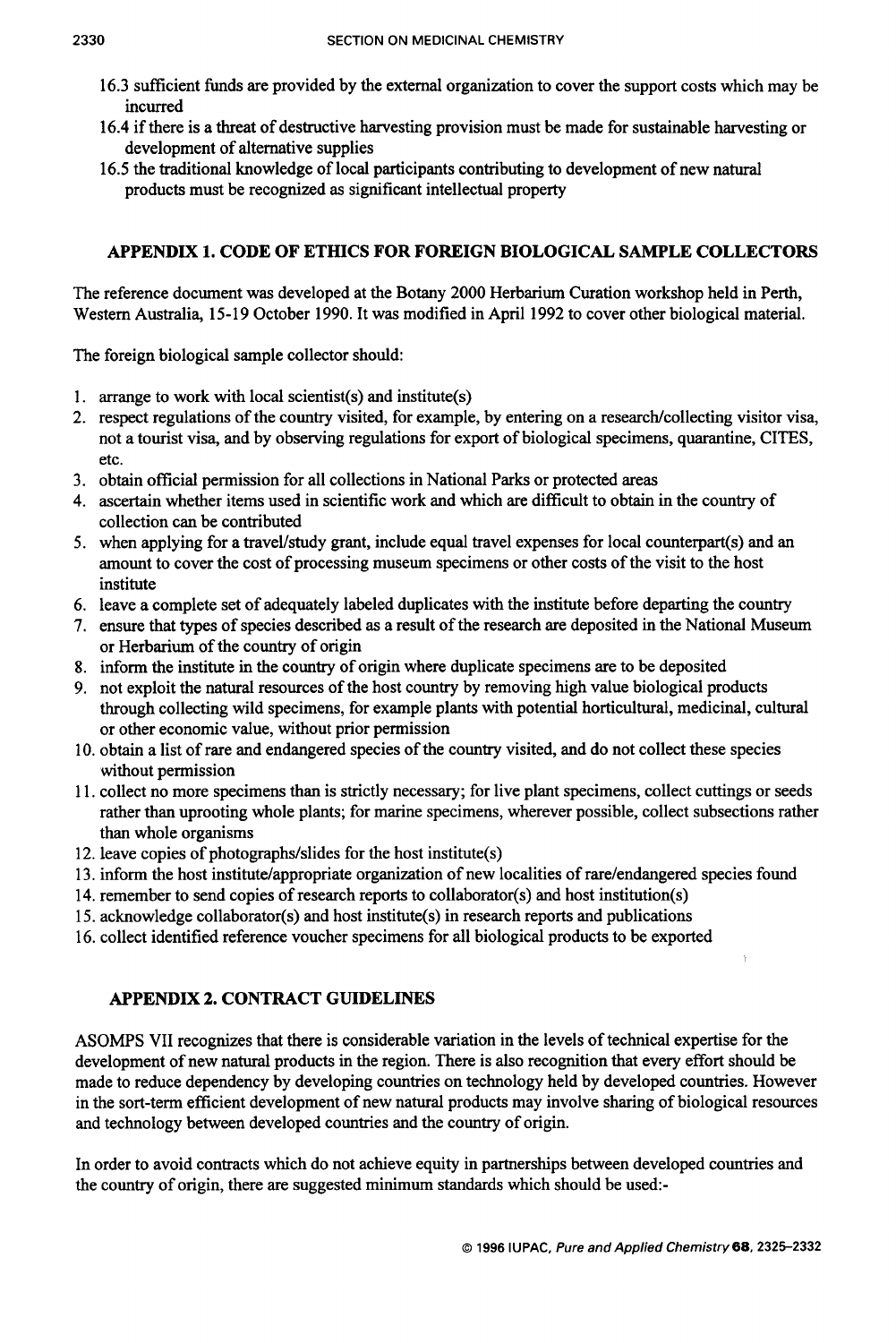- 1. the amount of material collected for initial screening should not normally exceed 100-500 grams *(dry*  weight) unless specific permission is obtained
- 2. payment should include all handling expenses and infrastructure costs
- 3. where screening of extracts is carried out with the aid of a partner organization in the developed world, a minimum of 60% of any income arising from the supply of extract to commercial organizations should be retumed to the appropriate country organization
- 4. the country organization should receive a minimum of 5 1% of any royalties arising from external collaboration that results in marketable products. Since a fair royalty would be of the order of 3-5%, the appropriate country organization should receive a minimum royalty of 1.5-2.5%.
- 5. the country organization should not sign agreements that give indefinite exclusive rights to any external party. Exclusivity should be limited to no more than a two-year period
- 6. complete evaluation of results of any screening should be reported to the supply country organization within a reasonable specified period
- 7. if there is a threat of destructive harvesting, **costs** of sustainable harvesting or development of alternative supplies must be borne by the external organization
- 8. the contribution of research participants should be recognized through coauthorship on publications
- 9. initial preparation of extracts and screening should be done in the country of origin and assistance to develop this expertise should be provided wherever practicable

# **THE MELAKA ACCORD**

Resolutions ratified by ASOMPS VIII: Eighth Asian Symposium on Medicinal Plants, Spices and Other Natural Products. 12- 16 June 1994, Melaka, Malaysia.

Given that in the time since the Manila Declaration was adopted at ASOMPS VII in February 1992:-

- that the Manila Declaration has been endorsed by the Bukit Tinggi Declaration in October 1992,  $\bullet$
- the UNCED developed the Conventions on Biological Diversity in 1992 providing for:-  $\bullet$ 
	- the conservation of biological diversity
	- the sustainable use of its components; and  $\bullet$
	- the fair and equitable sharing of the benefits arising out of the utilization of genetic resources
- it **has** been **confirmed** that the UN Law of the Sea Convention will come into force in November 1994 and recognizing that:-
- the region represented by ASOMPS participants has a wide range of terrestrial and marine biological diversity \*
- the region has a significant human resource and skills base to conserve and use its genetic resources
- $\bullet$ many biological species are not confined in their occurrence to political boundaries

ASOMPS VIII has considered the benefits to be accrued by adopting consistent regional approaches to: legislations, policies and procedures relevant to accessing and conserving biological diversity

- involving the scientists of the different component nations in training, research and development related to the sustainable use of that biological diversity
- ensuring the fair and equitable sharing of the knowledge and financial benefits arising from utilization  $\bullet$ of a Nation's genetic resources

#### ASOMPS VIII has therefore adopted the resolutions that:

1. Within 1994 each national group of scientists and technologists transmit to their relevant governments the Manila Declaration, noting that its objectives are consistent with those of the UN Convention on Biodiversity, encourages its incorporation in relevant national strategies on conservation of biodiversity, and request that it be brought to appropriate regional bodies, such **as** ASEAN, for adoption on a regional basis, **as** a part of this bioregional approach to conservation of biodiversity, within the overall concept of ecologically sustainable development.

As a matter of urgency all nations should develop workable, straight-forward legislation to control the collection and conservation of the biota under their jurisdiction which will be used for bioprospecting.